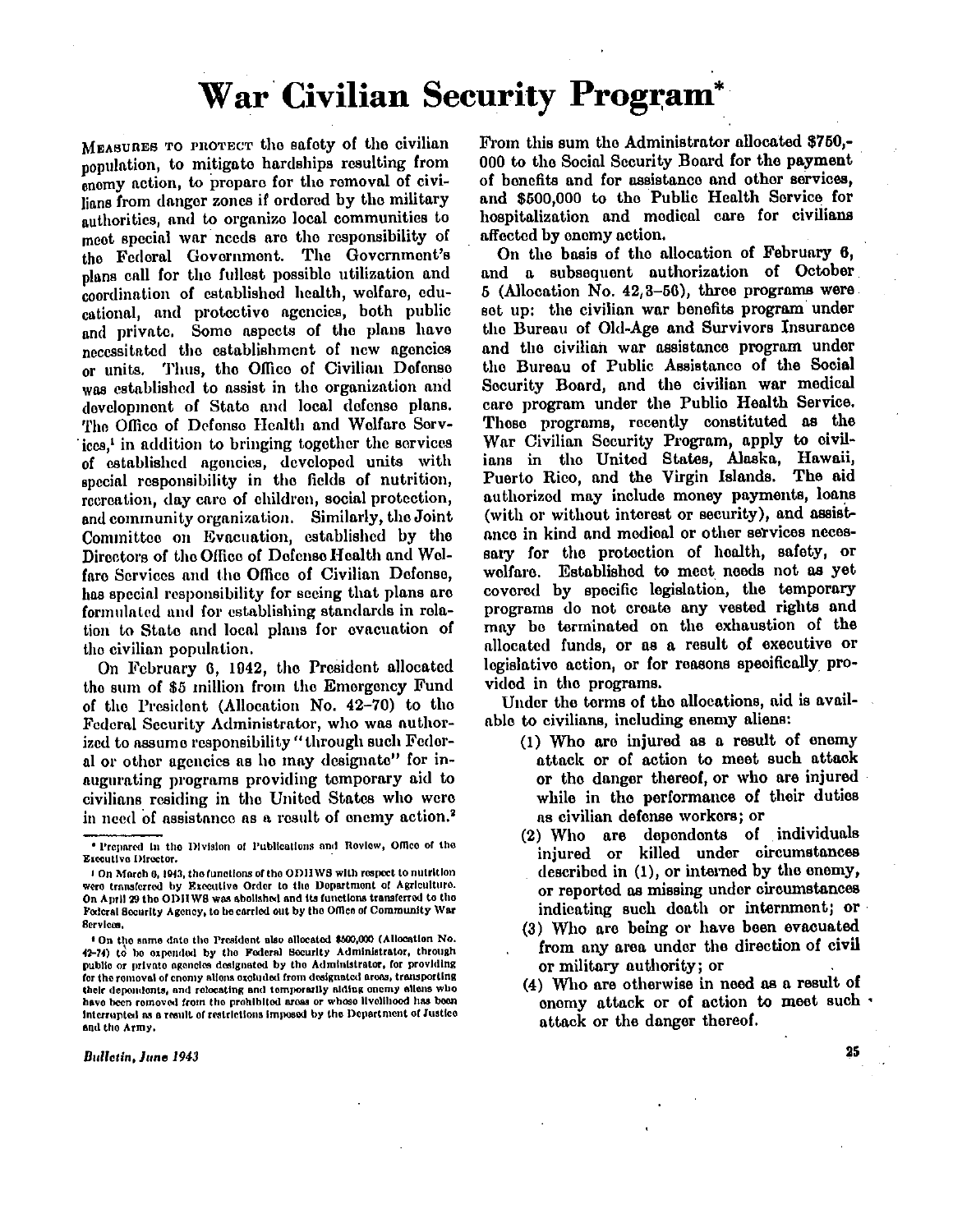**"Civilian defense worker" is defined as any civilian (other than a Federal employee receiving wages for services as a civilian defense worker) <sup>3</sup> who is engaged in the Aircraft Warning Service, as a member of the Civil Air Patrol <sup>4</sup> or of the U . S. Citizens Defense Corps in the protective services established from time to time by the Office of Civilian Defense, or persons registered in training courses prescribed and approved by the OC D for such protective services. Aid is available to civil personnel of the Federal Government to the same extent as to other civilians.**  In determining the amount of aid, any other **Government benefit is taken into account, as far as practicable.** 

**Enactment on December 2, 1942, of Public**  Law No. 784 (77th Cong., 2d sess.) entitled "An **act to provide benefits for the injury, disability, death or enemy detention of employees of contractors with the United States and for other purposes," transferred a large group of workers hitherto covered by the temporary programs to the jurisdiction of the U . S. Employees' Compensation Commission. The act provides that compensation shall be paid or credited to such employees who are partially or totally disabled because of an injury proximately resulting from a war-risk hazard or who are missing or captured, and to the widow, child, and—if dependent—the widower, parent, brother, sister, grandparent, and grandchild of such persons who die as a result of these injuries. The rate of benefit for permanent disability or total temporary disability is twothirds of the person's weekly wage up to a maxi**mum henefit of \$25 a week; for temporary partial **disability the rate is two-thirds of the difference between the person's weekly earnings before and after the injury. The maximum compensation payable with respect to any case is \$7,500.** 

# *Civilian War Benefits*

**T he civilian war benefits program provides for three types of benefits: disability benefits, death benefits, and benefits for the dependents of persons who are detained or missing. Disability benefits are paid to civilian defense workers and to civilians generally who sustain total disability, or partial permanent disability of at least 30 percent of total, in the performance of their defense duties or as a**  **result of enemy action within the United States Alaska, Hawaii, Puerto Rico, or the Virgin Islands. Disability benefits are not payable for the first 7 days of disability or to persons aged less than 16.** 

**Monthly benefits for total disability amount to two-thirds of the injured person's monthly earnings in the preceding month, with a minimum of \$30 and a maximum of \$85 a month. If the civilian was not gainfully employed, the \$30 minimum is applicable. The benefit rate for partial permanent disability bears the same ratio to total disability benefits as the partial disability bears to total; with a minimum benefit of \$10. These benefits are reduced by the amount of any noncontributory Government benefit, except civilian war assistance, or by one-half the amount of any contributory Government benefit received. Civilian war assistance and benefits may be received simultaneously during an initial period of 30 days, but beyond that period civilian war benefits will not be paid unless the assistance payments are terminated.** 

**In addition, in cases of total permanent disability, up to \$50 a month may be allowed for a full-time attendant, when one is needed.** 

**Applications for benefits must be filed within a year of the injury or by June 30, 1943, whichever date is later. Benefits may continue, subject to the time limits of the program, as long as the compensable disability exists.** 

**Monthly survivor benefits are payable, in general, to the widow, child, or parent of a civilian who dies as a result of enemy action, or of injuries sustained in the performance of civilian defense duties and who was furnishing the relative's chief support. Parents must have been 65 years of age or over at the time of the compensable event. If**  the enemy action which causes death occurs outside the United States, Alaska, Hawaii, Puerto Rico, and the Virgin Islands, benefits are not pay**able unless either the deceased civilian or the dependent is a citizen of the United States.** 

**In the case of civilians missing or detained as a result of enemy action, monthly benefits are payable to the dependent wife, child, or parent; the enemy action must have occurred outside the United States, Alaska, Hawaii, Puerto Rico, and the Virgin Islands; and the civilian or the dependent relative must be a citizen of the United States.** 

**T he schedule of dependents' benefits is as fol-**

<sup>3</sup> Protected under the Federal Employees' Compensation Act. <sup>4</sup>Transferred to the Wa r Department as of Apri l 29, 1943.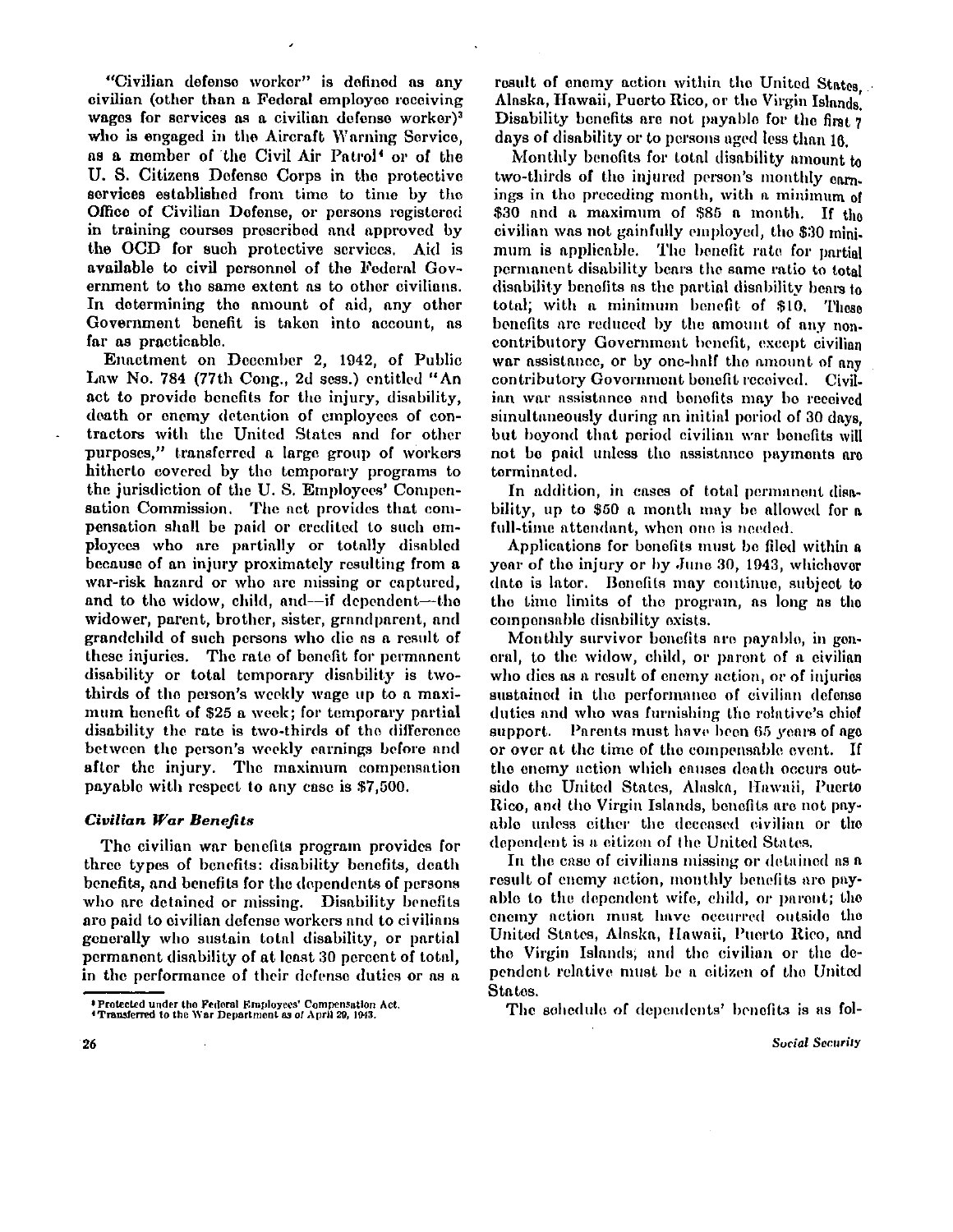**lows: for a wife or widow, 30 percent of the monthly earnings rate of the deceased, missing, or detained civilian, with a minimum of \$30, and a maximum of \$45; for each child, 10 percent of the monthly earnings rate (minimum \$10, maximum \$15) except that, if there is no widow, the first child receives a benefit of 20 percent of the monthly earnings rate (minimum \$20, maximum \$30). The total benefit with respect to one casualty cannot exceed \$85.** 

**In addition to the monthly benefits, a lump sum not to exceed \$100 may be paid to the person equitably entitled to reimbursement for the payment of the funeral expenses of the civilian casualty, except when death occurs outside the United States, Alaska, Hawaii, Puerto Rico, and the Virgin Islands. the Public Health Service is also authorized, in connection with its part of the program, to pay funeral expenses if no relative or friend assumes responsibility for the burial.** 

**Civilian war benefits are not payable to or with respect to the crews or other persons employed on vessels; individuals whose death, disability, detention, or disappearance is determined to have resulted from willful misconduct; persons in the military service of the United States or a foreign country, or aliens in the employ of a foreign country; or employees eligible for benefits for the same cause under the Federal Employees' Com**pensation Act, as amended.

*Benefit payments.***—the first civilian war benefits were certified on March 20, 1942, when monthly benefits were approved for 972 dependents of 487 civilian casualties who had died or been disabled, detained, or missing as a result of enemy action. Most of these claims were filed by dependents of workers on Wake and Guam Islands.** 

**As of December 1942, monthly benefits of \$38,890 were in force for 1,467 beneficiaries. In January, under the terms of Public Law No. 784, mentioned above, the Social Security Board transferred to the jurisdiction of the U . S. Employees' Compensation Commission claims with respect to approximately 850 workers. Of the total claims transferred, monthly benefits had been in force for 1,258 beneficiaries of 670 workers at a monthly amount of \$33,174; the remainder were cases in which claims had been disallowed or suspended, or were in process of adjudication. Claims with respect to approximately 100 workers were retained by the Board, representing a monthly** 

Bulletin, June 1943

**amount of \$5,866 in force for 217 beneficiaries. As of March 1943 the number of beneficiaries under the Board's jurisdiction for whom payments were in force amounted to 251 and the monthly amount, to \$6,952.** 

**With respect to civilian defense workers, benefits for total disability have been paid to six individuals, for varying periods during which the disability continued; as of April the total amount paid, ranging from \$42.50 in one case to \$535.50 in another, aggregated \$1,669. Minimum survivor benefits were also awarded to the widow and child of a deceased civilian defense worker.** 

### *Civilian War Assistance*

The civilian war assistance program is a tempo**rary program to provide assistance of short duration to meet emergency need resulting from enemy attack or of action to meet such attack or the**  danger thereof. In general, the program covers **assistance to civilians disabled by enemy action, ponding compensation payments; to dependents of civilians who are killed, interned, or reported as missing, pending receipt of compensation; to shipwrecked persons or their dependents; to persons repatriated to the United States; to stranded persons from war-stricken areas; and to civilians evacuated from Alaska, Hawaii, other Pacific islands, Puerto Rico, or the Virgin Islands, and from danger points in the United States. The program also covers civilian defense workers injured or killed while on official duty, and their dependents.** 

**Existing public assistance programs will con**tinue to meet types of need which, although af**fected by the war situation, were present before or may continue during or after the termination of the war. For most individuals and families**  who receive civilian war assistance, it is expected **that prompt emergency help is all that will be needed.** 

**The Bureau of Public Assistance discharges its responsibility for administering the civilian war assistance program, insofar as possible, through established State and local public assistance agencies, on the principle that existing programs and services should be strengthened and not duplicated by the creation of paralleling emergency agencies. One agency in each State has been selected to administer the program, on the basis of its authority to carry out the program,** 

27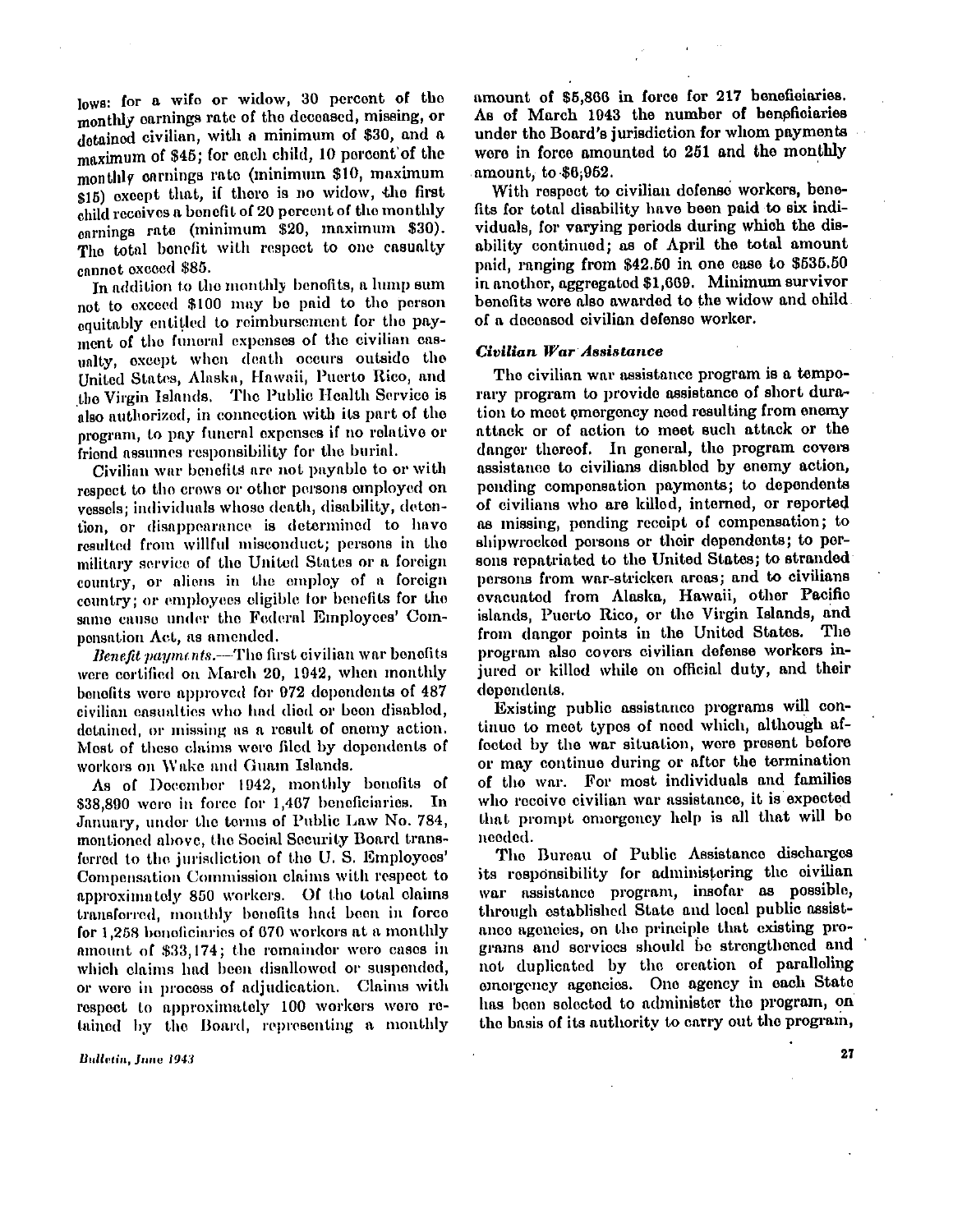its ability to provide the necessary services and its willingness to utilize existing facilities, and its standards of performance and adequacy of personnel. The agencies either receive reimbursement for State and local funds expended within the scope of the program, or, if this arrangement is not possible, expend funds advanced by the Social Security Board for this purpose.

Operation of the program is based on agreements between the Social Security Board and the designated State agencies. By the end of March, agreements had been entered into by the Board with 43 State public assistance agencies. The standards and procedures established by the Board require that the assistance be given, on the basis of need, to provide the essential requirements for maintaining morale and for the effective productivity of persons engaged in war industries.

Assistance may be given in cash or, when necessary, in kind. Payments may in some cases be made with an informal arrangement for reimbursement by the recipient. Provision may be made for emergency mass care, including group shelter and feeding, emergency shelter, and other essentials.

Assistance payments may be made on an emergency basis to cover needs in a crisis, and on a month-to-month basis, for such time as funds are available, when financial assistance is required beyond the emergency situation. Food, clothing, shelter, fuel, household equipment and supplies, medical care, transportation, incidentals, and other ordinary requirements of individuals and families may be included in determining the amount of assistance, as may replacement of tools and other equipment required to enable workers to return to their employment promptly; salvage, repair, or replacement of furniture, and minimum repairs to real property to make it habitable; storage of household goods; and burial.

The services encompassed in the program comprise the essential activities involved in enabling the individuals or families to reestablish themselves and to take up their activities in home and industrial life. These services include providing for immediate rehousing or settlement of individuals and families who have been uprooted from their homes; providing for children who have been separated from their parents; assisting persons to take advantage of insurance, compensation, or other benefits to which they are entitled; referring

**persons to and helping them use available employ**ment, vocational rehabilitation, and medical serv**ices, and specialized child welfare services.** 

**During the year April 1942-March 1943, total assistance payments under the civilian war assist, ance program amounted to about \$69,000. The bulk of this sum represents aid to civilians evacuated from Hawaii and Alaska under a plan for the voluntary evacuation of nonessential civilian population from the Territories, and to needy**  persons repatriated to this country. In March **1943, assistance amounting to \$6,872 was paid to 117 cases. During the same month, 96 cases not receiving assistance were given services available under the program.** 

# *Civilian War Medical Care*

**Responsibility for the administration of civilian war medical care rests with the Surgeon General of the U . S. Public Health Service. The District Directors of the Public Health Service act as the field agents with respect to civilian evacuees to the United States, repatriates and their dependents who need medical care at the point of debarkation, and shipwrecked persons. The Emergency Medical Service of the U . S. Citizens Defense Corps acts in behalf of the Public Health Service in providing hospitalization and medical care for civilians affected by actual enemy action when community services are disrupted; civilian defense workers injured while on official duty; dependents of civilian defense workers injured or killed on duty when need has been certified by a public assistance agency; and evacuees removed from one point to another in the United States.** 

**Medical care furnished to the groups of beneficiaries named above, with the exception of civilian casualties resulting from actual enemy attack, is to be authorized by the appropriate representative of the Public Health Service, and may include the services of physicians, dentists, nurses, and attendants in a hospital or at home; hospitalization at ward rates; nursing or convales**cent home care; X-ray and laboratory services; **drugs and medical supplies; certain prosthetic appliances; essential transportation; physical and occupational therapy; and such other medical services and supplies as may be regarded as necessary by the attending physician. Burial expenses up to \$100 may be provided if no relative, friend, or other person assumes responsibility for burial.** 

**Social Security** 

28